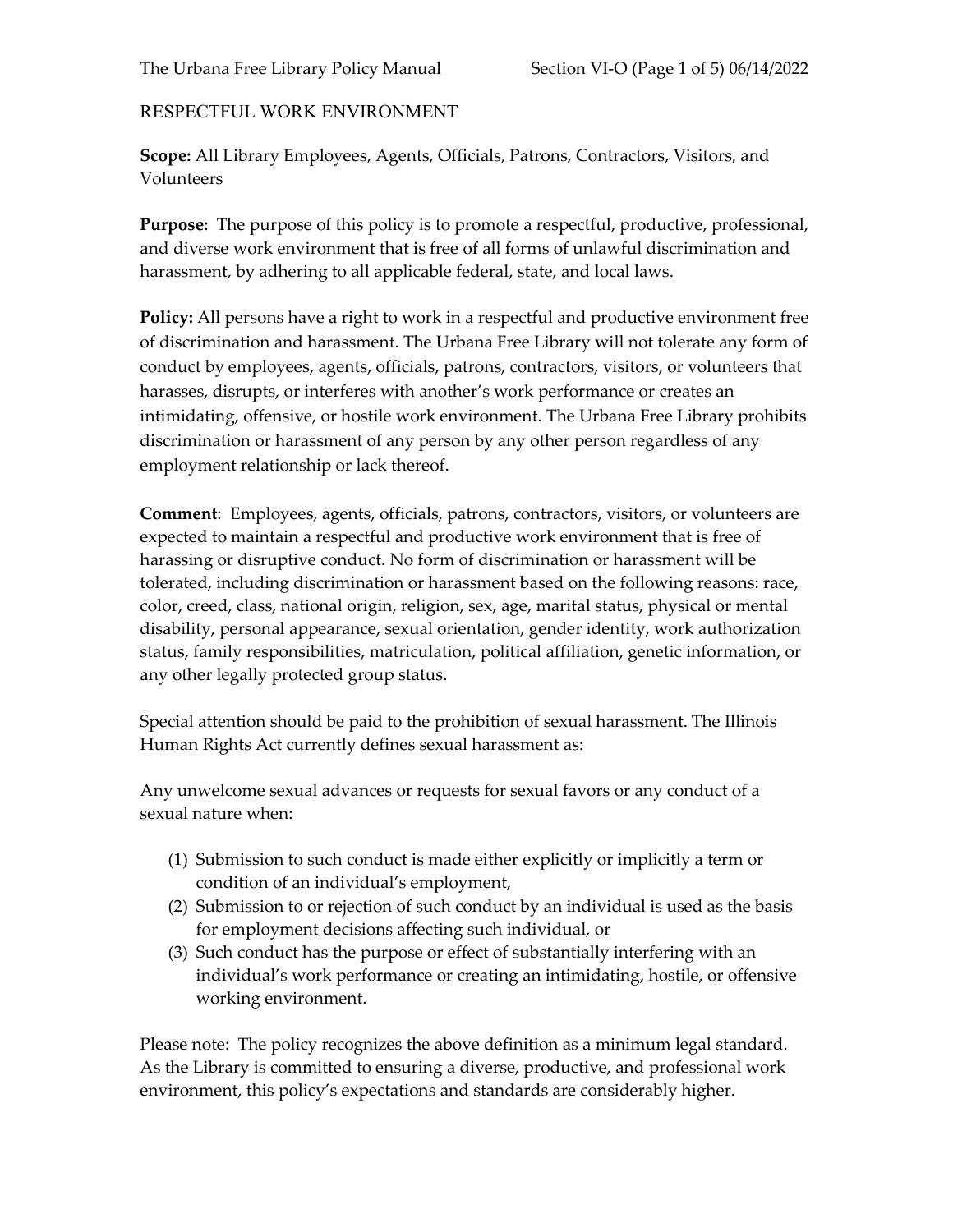## RESPECTFUL WORK ENVIRONMENT

**Definitions**: Discrimination or harassment under this policy includes unwanted or unwelcomed conduct of either a sexual nature or related to an individual's actual or perceived protected class status. Examples of such conduct include, but are not limited to**:**

- Physical Conduct: Unwanted physical contact or conduct of any kind, including sexual flirtations, touching, advances, or propositions about, to, or in the presence of another individual;
- Verbal Conduct: Demeaning, insulting, intimidating, or sexually suggestive comments about, to, or in the presence of an individual; suggestive comments, insults, humor, lewd comments, and/or jokes about sex, anatomy, or genderspecific traits; sexual propositions or requests for sexual acts; or repeated requests for dates.
- Written Conduct: Demeaning, insulting, intimidating, or sexually suggestive written, recorded, or electronic communications in any form (including but not limited to email, instant messages, text messages, mobile phone images, tweets, podcasts, and Internet materials).
- Non-verbal Conduct: Suggestive or insulting sounds (e.g., whistling), leering, obscene gestures, sexually suggestive bodily gestures, "catcalls," "smacking," or "kissing" noises.
- Visual Conduct: Display in the workplace of demeaning, insulting, intimidating, or sexually suggestive objects, pictures, or photographs, posters, signs, pin-ups, or slogans of a sexual nature, viewing pornographic material or websites.
- Other sexually harassing or offensive conduct in the workplace, whether committed by supervisors, managers, non-supervisory employees, or nonemployees, also is prohibited.

**Management Staff**: For purposes of this policy, "manager" or "management staff" shall be defined as any person who is engaged in or responsible for directing or overseeing the work of The Urbana Free Library's employees, including, but not limited to, all supervisors, department heads, and administrators.

- All management staff, agents, and officials have an affirmative responsibility to keep the workplace free of any form of harassment, particularly sexual harassment.
- No manager, agent, or official is to threaten, promise, or insinuate, either explicitly or implicitly, that an employee's refusal or willingness to submit to sexual advances will affect the employee's terms or conditions of employment. This prohibition shall apply to off-duty conduct to the extent that such conduct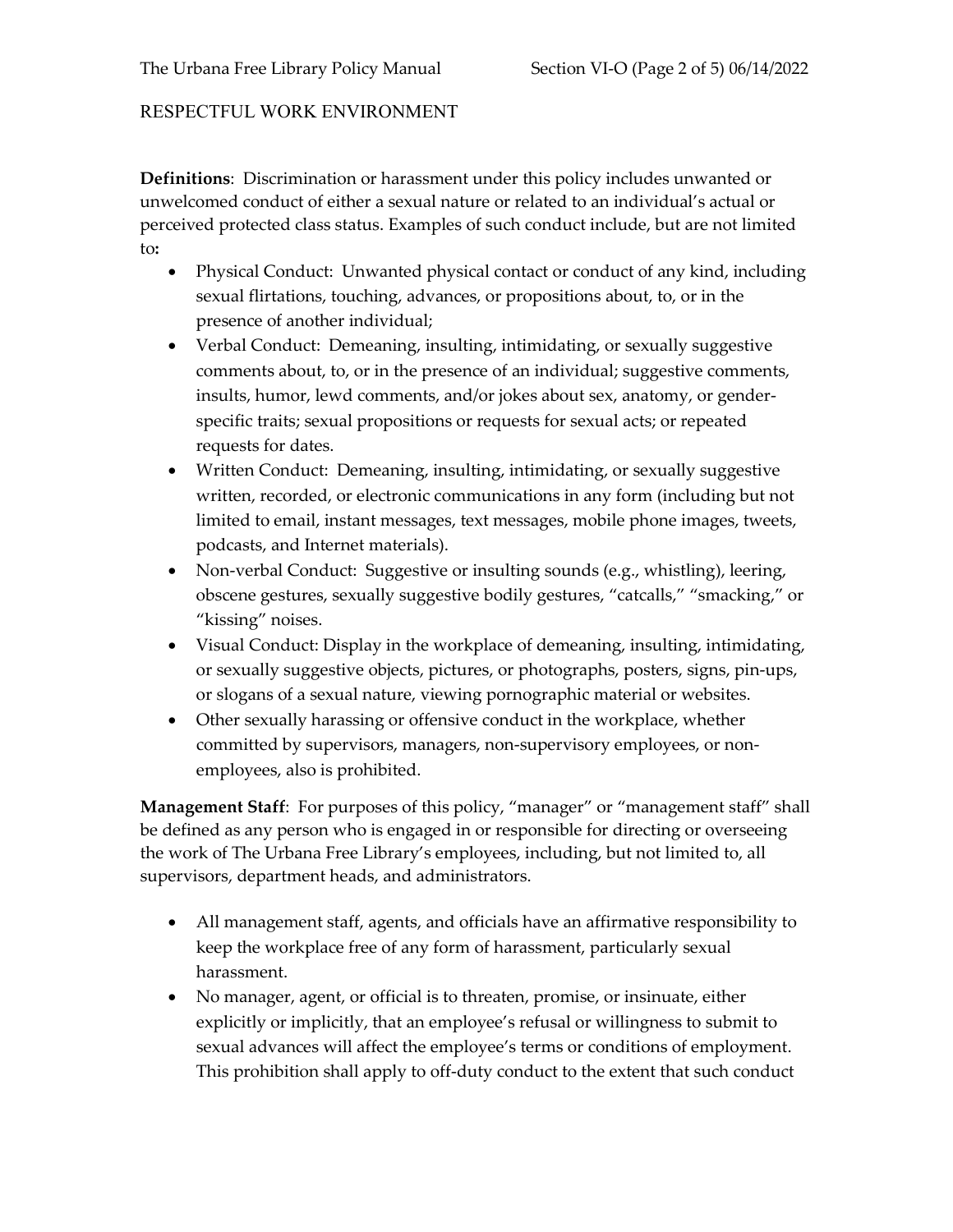## RESPECTFUL WORK ENVIRONMENT

(1) arises out of the work relationship between the complainant and alleged harasser and (2) has a demonstrable effect on the workplace.

- Each manager, agent, and official has an affirmative responsibility to promptly report any conduct or situation that may constitute sexual harassment or discriminatory behavior directly to the administrator responsible for Human Resources and the appropriate department head, whether that behavior is directly observed or knowledge of the behavior is gained by indirect means.
- If a manager, agent, or official is uncertain whether suspect behavior constitutes harassment or discrimination, the supervisor, manager, agent, or official shall promptly contact the administrator responsible for Human Resources to determine whether further investigation is warranted.

**Reporting Procedure**: Any employee who believes that conduct by an employee, agent, official, patron, contractor, visitor, or volunteer could constitute a violation of this policy has a responsibility to report the situation as soon as possible. It is not necessary for the person making the report to be the subject of the harassment or discrimination. The report should be made to either the employee's department head or the administrator responsible for Human Resources. Should the employee have concerns about privacy, confidentiality, potential retaliation, or for any other reasons the employee deems it necessary or appropriate, in all situations the employee may make a confidential report to the administrator responsible for Human Resources.

All reports of harassment and/or discrimination, including anonymous reports made via written, telephonic, or some other non-direct means of communication, will be investigated promptly and in as impartial and confidential a manner as possible. The investigation will be conducted by the administrator responsible for Human Resources or their designee and/or a representative from the City of Urbana's Human Resources Division. Employees are required to cooperate in any investigation. A timely resolution of each report should be reached and communicated to the parties involved.

**Retaliation and Interference Prohibited:** The Library is committed to maintaining a culture that promotes the prevention, detection, and elimination of any and all forms of harassment. No individual making a report in good faith under this policy shall be subject to any negative employment consequences based upon that report, even if that report is not able to be substantiated. In addition, any witness will be protected from retaliation in accordance with the State Officials and Employees Ethics Act (5 ILCS 430/15-10), the Whistleblower Act (740 ILCS 174/15), and the Illinois Human Rights Act (775 ILCS 5/6-101).

For the purposes of this policy, retaliatory action means the reprimand, discharge, suspension, demotion, denial of promotion or transfer, or adverse change in the terms or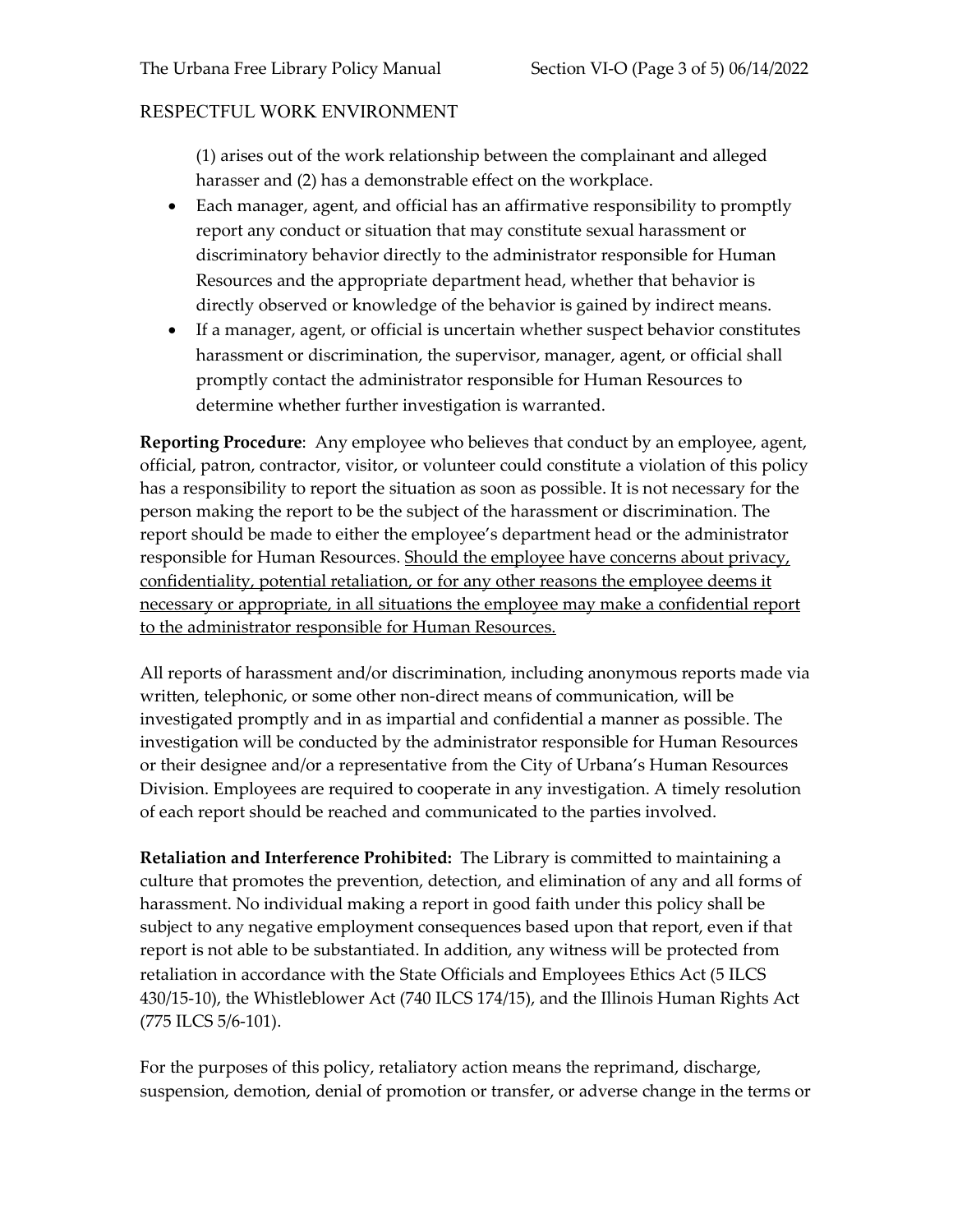## RESPECTFUL WORK ENVIRONMENT

conditions of employment of any Library employee that is taken in response to a Library employee's involvement in protected activity pursuant to this policy. **Discipline**: Any employee, agent, official, or manager who is found to have violated the Respectful Work Environment Policy will be subject to appropriate disciplinary action, up to and including termination.

Any manager who fails to promptly report conduct that may constitute a violation of this policy will be subject to disciplinary action, up to and including termination.

Any employee, agent, official, or manager who (1) retaliates against an employee who reports a possible violation of this policy, or (2) interferes with a harassment investigation in any way will be subject to appropriate disciplinary action, up to and including termination.

Any employee, agent, official, or manager who is found to have knowingly made an intentional misrepresentation during the course of an investigation, or who interferes with an investigation brought pursuant to this policy, will be subject to appropriate disciplinary action, up to and including termination.

Any person who knowingly and intentionally makes a false report of harassment or discrimination will be subject to appropriate disciplinary action, up to and including termination. If a report of harassment or discrimination is made in good faith, but is unable to be substantiated, it shall not be deemed a false report.

**Training and Implementation:** All employees, supervisors, managers, persons who have been agents for three (3) months, officials, and volunteers will be trained on this policy within six (6) months of the implementation of this policy or the commencement of employment or service, whichever date is earlier. At the completion of training, all employees and volunteers will be required to sign a document confirming their knowledge and understanding of the policy. Training for employees shall reoccur on at least an annual basis.

**External Reporting:** The purpose of this policy is to establish prompt, thorough, and effective procedures for responding to every report and incident so that problems can be identified and remedied by the Library. However, all Library employees have the right to contact the Illinois Department of Human Rights (IDHR) or the Equal Employment Opportunity Commission (EEOC) for information regarding filing a formal complaint with those entities. An IDHR complaint must be filed within 300 days of the alleged incident(s) unless it is a continuing offense. A complaint with the EEOC must be filed within 300 days.